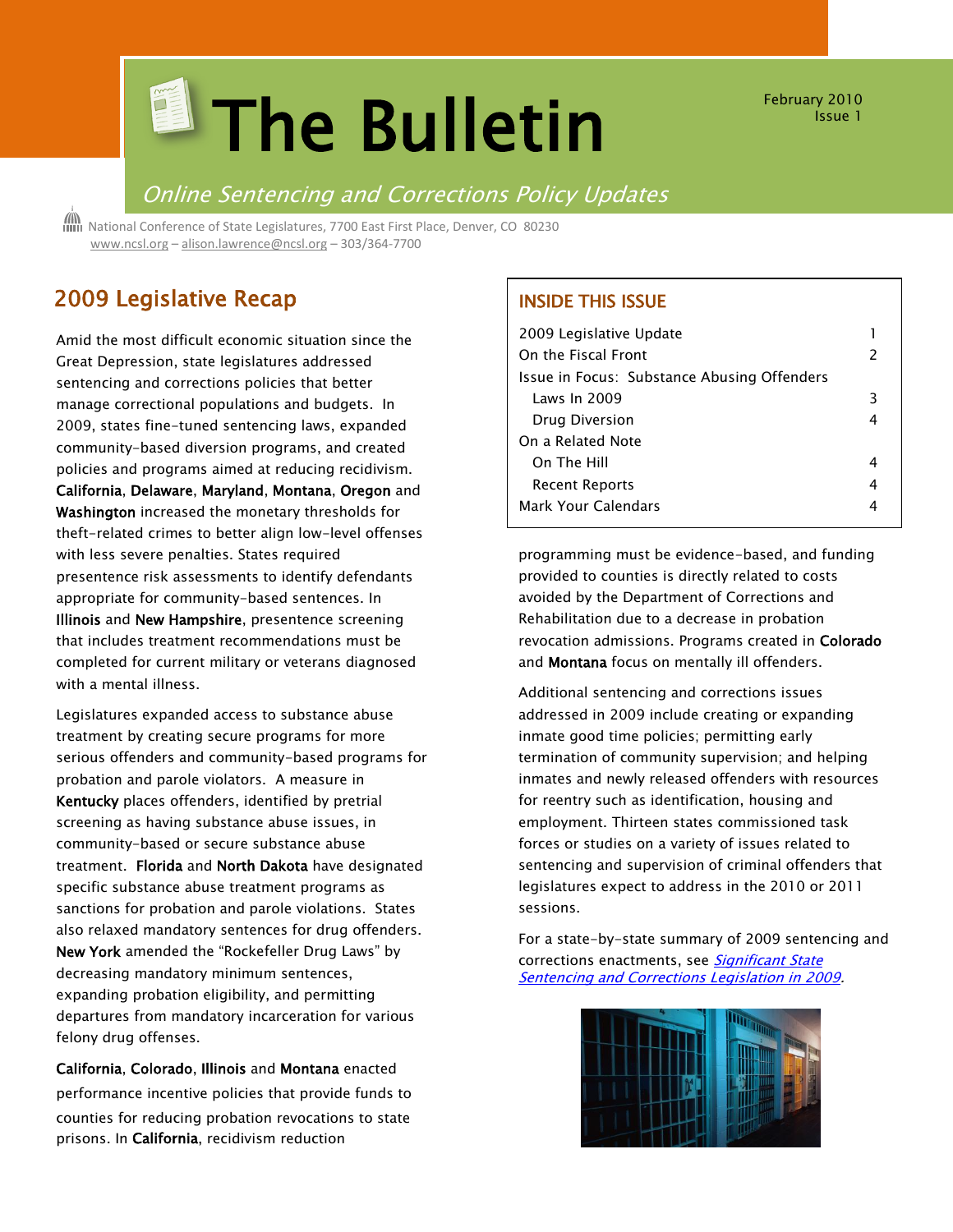## On the Fiscal Front

In crafting FY 2010 budgets, states closed budget gaps in excess of \$145.9 billion only for a new round a shortfalls to open, totaling \$28.2 billion. State finances are not expected to recover any time soon, with shortfalls being projected for FY 2011, FY 2012, and beyond. NCSL's State Budget Update: [November 2009](http://www.ncsl.org/?tabid=19251) report and [Actions and Proposals to Balance](http://www.ncsl.org/?tabid=17240)  [the FY 2010 Budget: Criminal](http://www.ncsl.org/?tabid=17240)  [Justice](http://www.ncsl.org/?tabid=17240) examine the effects the

economy is having on all areas of state budgets, including corrections.

Prisons put a costly strain on corrections budgets, yet legislatures must continue to find ways to deliver services under increasing financial restraints. When queried about the current state fiscal situation, the California Legislative Analyst's Office attributes part of the FY 2010 general fund budget problem to the state's inability to implement several major solutions in the July 2009 budget plan, including those related to corrections and Medi-Cal. Kentucky reports that corrections, K-12 education and Medicaid have so far been protected from budget cuts, mainly due to the availability of stimulus funds. FY 2011 and FY 2012 will be extremely difficult without the one-time resources, however.



State budgets have been plagued by revenue shortfalls, which has been the explanation for most fiscal woes. But a number of states also are reporting spending overruns. As of November 2009, California, Connecticut, Idaho, Maryland, South Carolina, and Vermont faced spending overruns in corrections or public safety programs for FY 2010. California reports a \$1.4 billion shortfall for the Department of Corrections and Rehabilitation. Departments of correction in Connecticut and South Carolina are projecting \$21.5 million and \$13.3 million deficiencies, respectively. Idaho lists corrections, Medicaid and the Medically Indigent Health Care program as areas of spending that are significantly over budget. Maryland estimates that \$40 million of the state's general fund shortfall is attributed to public safety staffing and inmate medical costs. Vermont notes that corrections is the single largest area of overspending in the state's general fund.

States are taking various approaches to close their budget gaps, including cutting costs and generating new revenue. Corrections budgets nationwide have been included in across-theboard general fund budget cuts. Additional targeted budget reduction measures include delaying construction or expansion of correctional facilities; closing wings or facilities; cutting staff or not filling vacant positions; cutting prison programs; and creating or amending a number of sentencing and correctional supervision policies summarized in the [Significant State Sentencing and](http://www.ncsl.org/?TabId=19122)  [Corrections Legislation in 2009](http://www.ncsl.org/?TabId=19122) state-by-state chart.

Information in State Budget Update: November 2009 is based on data collected from legislative fiscal directors from the states and Puerto Rico in November 2009.

The Actions and Proposals to Balance the FY 2010 Budget: Criminal Justice table summarizes information gathered from media sources and NCSL surveys of legislative fiscal offices. The report has been updated under a partnership project of NCSL's Fiscal Affairs Program in Denver, Colo., and the Pew Center on the States, based in Washington, D.C.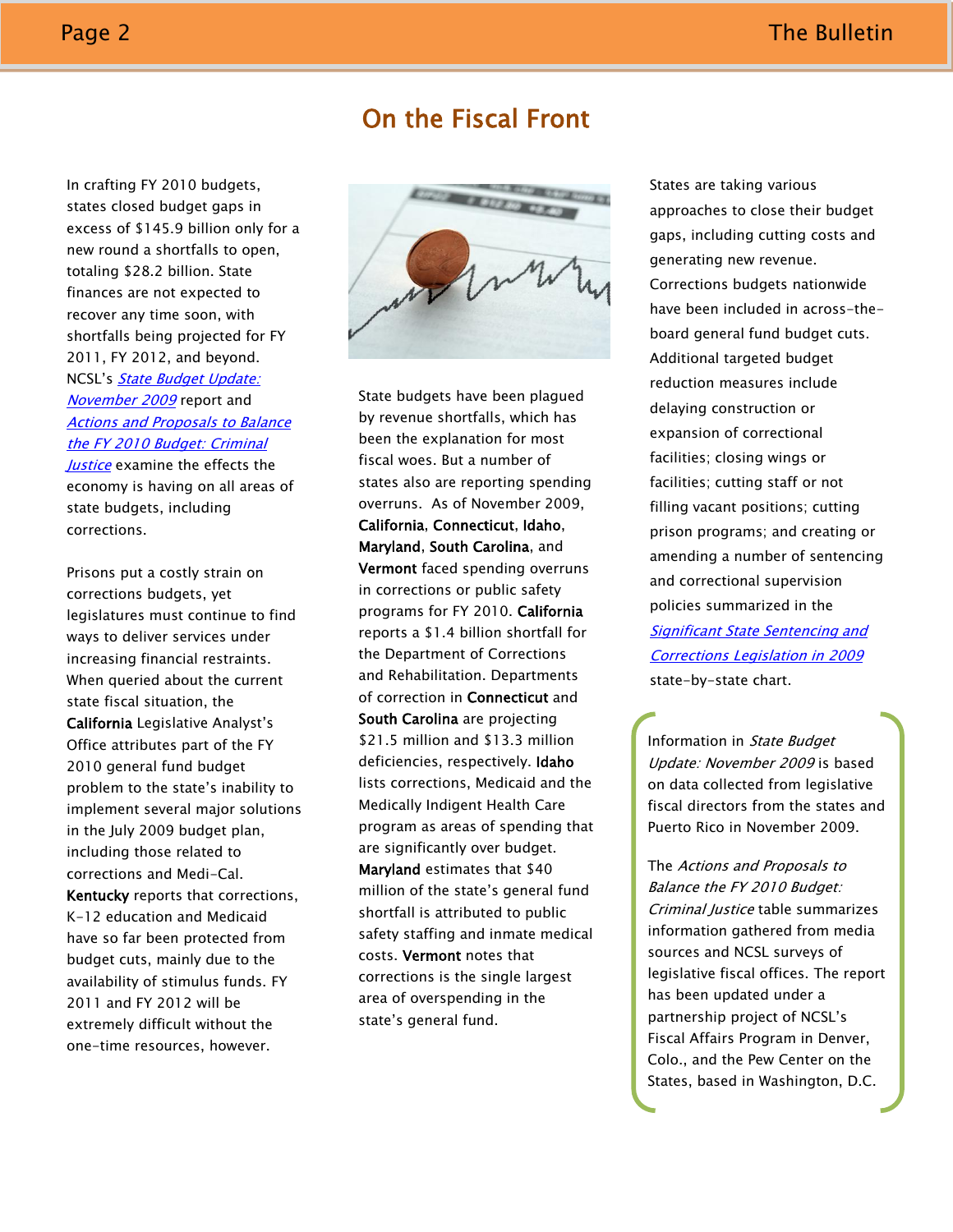

# Issue in Focus: Substance Abusing Offenders

#### Laws in 2009

In 2009, at least 25 states enacted laws that address substance abuse in the criminal justice system.

A handful of states relaxed sentences for controlled substance offenses. Louisiana, Minnesota and Rhode Island eased mandatory minimum sentences for certain classes of drug offenders. Nevada passed a law that permits the court to reduce or suspend a sentence for trafficking of a controlled substance if the defendant provides substantial assistance to an investigation or prosecution. Probably the most high profile amendment to drug sentencing laws in 2009 was New York's revision of the "Rockefeller Drug Laws." The legislation decreases mandatory minimum sentences, expands probation eligibility, and permits departures from mandatory incarceration for various felony drug offenses. A provision allows certain previously convicted offenders to apply for resentencing. Offenders convicted of operating as a major drug trafficker and criminal sale of a controlled substance to a child were exempted from the sentencing and supervision changes. The Time article, ["A Brief History of the New York's Rockefeller Drug](http://www.time.com/time/nation/article/0,8599,1888864-2,00.html)  [Laws,](http://www.time.com/time/nation/article/0,8599,1888864-2,00.html)" provides a summary of the changing political climate in New York that led to the 2009 law change.

Specialized court programs are one option states use to divert low-level drug-addicted offenders from prison. Alabama, California, Kentucky and New York created pretrial or deferred judgment programs. San Francisco's successful deferred judgment program, "[Back on Track,](http://www.sfdistrictattorney.org/page.asp?id=49)" was placed in California law. The program is designed to prevent recidivism of firsttime, nonviolent felony drug offenders. Components of the Back on Track legislation include transitional programming and graduated sanctions. Florida, Louisiana, Oklahoma, West Virginia and Wyoming laws now authorize and expand the use of drug courts as a sentencing option.

Hawaii, Kentucky and Virginia authorized secure treatment programs to address the substance abuse needs of higher-risk offenders. Virginia's Behavioral Correction Program targets nonviolent offenders who face three or more years in prison and have been identified as needing substance abuse treatment. In lieu of prison, offenders are required to spend at least 24 months in an intensive therapeutic communitystyle substance abuse treatment program. Upon successful completion, the court may suspend the remainder of the sentence and grant release to supervised probation. New York and Wisconsin expanded existing secure treatment programs. New York expanded eligibility for the shock incarceration [program.](http://www.docs.state.ny.us/NewsRoom/external_news/2009-08-24_DOCS_Expands_Shock.pdf) Wisconsin now permits inmates with treatment needs not necessarily related to substance abuse to participate in the earned release program. This measure was part of a larger early release and [sentencing reform package](http://www.legis.state.wi.us/lrb/pubs/budbriefs/09bb1.pdf) in the 2009 budget bill.

At least five states expanded treatment opportunities for offenders who already are under community supervision. Maryland and New York now permit the court to extend a term of probation for up to one year for continued participation in treatment. Florida and North Dakota designated specific substance abuse treatment programs as possible sanctions for probation and parole violations in lieu of revocation. Louisiana permits a structured incarceration program to be used as a sanction for violations of drug diversion probation.

Expungement of a criminal record upon successful completion of a drug treatment sentence was addressed in four states. Drug court judges in Arkansas now are authorized to expunge or dismiss a case upon successful completion of drug court. An offender in Louisiana can now have their conviction set aside for successful completion of intensive incarceration. The three-year waiting period to have a record sealed for successful completion of a specialty court was removed in Nevada. New York now permits conditionally sealing arrest, prosecution and conviction records for offenders who complete a judicially sanctioned drug treatment diversion program.